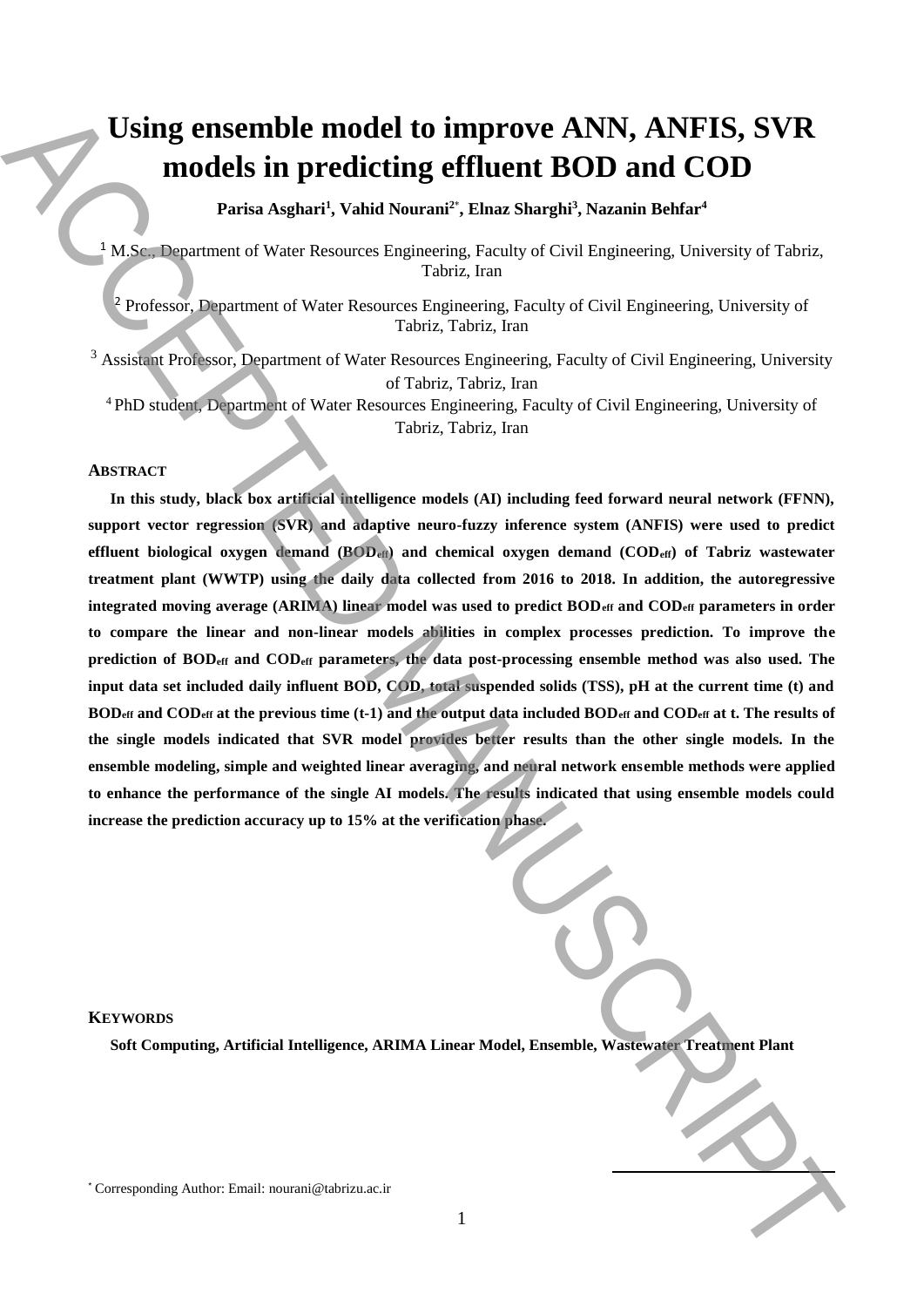## **1. Introduction**

 Wastewater treatment plants (WWTPs) have complex physical, biological, and chemical processes usually with nonlinear behavior. Therefore, predicting such complex processes by physical-based models is somewhat costly and time consuming. So, to increase the accuracy and improve the operation of WWTPs, the use of artificial intelligence (AI) methods is highly recommended [1]. In this regards, researchers have used AI methods to investigate complex phenomena such as wastewater treatment processes. For examples, Mjalli et al. [2] used the ANN model to predict Doha West WWTP performance. Sherif et al. [3] evaluated the performance of SVR and ANFIS models to predict the performance of aerobic granule sludge reactors and showed that the SVR model provides more accurate predictions than the ANFIS model. **1.** Interded times a measure of the state of the state of the state of the state of the state of the state of the state of the state of the state of the state of the state of the state of the state of the state of the st

Each of the AI models due to its unique structure or features may have failures or errors in modeling a phenomenon. Recently, a model combination approach to reduce model errors and achieve a comprehensive modeling has been presented as models ensemble framework (see [4-8]). In this study, the outputs of several models were combined via three ensemble techniques i.e. simple averaging ensemble (SAE), weighted averaging ensemble (WAE) and neural network ensemble (NNE) to enhance the overall prediction of BOD<sub>eff</sub> and COD<sub>eff</sub>.

 Considering the aforementioned studies, as a novelty of this paper ensemble model was employed to improve efficiency of BOD<sub>eff</sub> and COD<sub>eff</sub> modeling. Moreover,  $BOD^{t-1}$ <sub>eff</sub> and  $COD^{t-1}$ <sub>eff</sub> were used as input variables for the first time.

## **2. Materials and methods**

#### 2.1. Case study and Data

 Tabriz is one of the urbanized and industrialized cities of Iran. In this study, daily data were gathered from Tabriz WWTP over 2 years (2016-2018). Considering the significance role of BOD and COD parameters in effluent quality control, these parameters were selected separately as the models outputs, thus, each model has a single output. The correlation coefficient (CC) was utilized to determine the effect of each influent parameter on the BOD and COD, so, appropriate inputs were selected with a CC value greater than or equal to 0.20 for the input layer of the models.

#### 2.2. Feed Forward Neural Network (FFNN)

 ANN is used as a method to predict nonlinear phenomena. The FFNN method and the back propagation (BP) algorithm are widely used in various fields of science and they have presented acceptable predictions at various fields of environmental engineering. The ANN structure consists of three layers: input, hidden and output layer.

2.3. Adaptive Neural Fuzzy Inference System (ANFIS) ANFIS is a hybrid model of fuzzy logic and neural network concepts to use the advantages of both methods as a unique model. Each fuzzy system consists of three main phases: fuzzification, fuzzy databases and defuzzification.

## 2.4. Support Vector Regression (SVR)

Support vector regression developed on the basis of the support vector machine (SVM) fundamentals. These neural networks are one of the supervised learning methods and unlike other neural networks, they consider operational risk as the target to be optimized instead of minimizing the computational errors between obtained and observed values.

# 2.5. Auto-Regressive Integrated Moving Average (ARIMA)

The ARIMA model is an extended ARMA (Auto Regressive Moving Average) model that is used for time series that are not static. ARIMA is a linear model and it is capable of identifying the patterns of data and it allows for predicting the future based on past input data.

#### 2.6. Ensemble of outputs

 The main idea behind this multi-model approach is to use the unique capabilities of each model to estimate the data series pattern better. In this study, the ensemble model was performed employing three simple and weighted linear averaging and neural network ensemble techniques.

#### **3. Results and Discussion**

 At the first of modeling, FFNN, ANFIS, SVR, and ARIMA models were applied to predict BOD<sub>eff</sub> and CODeff. The results of modeling are briefly presented in Table 1.

 As shown in Table1, the SVR model has presented better results than the other models. In the following, the results of four single models are merged by three methods of ensemble models (i.e. SAE, WAE, and NNE). The results of ensemble model is tabulated in